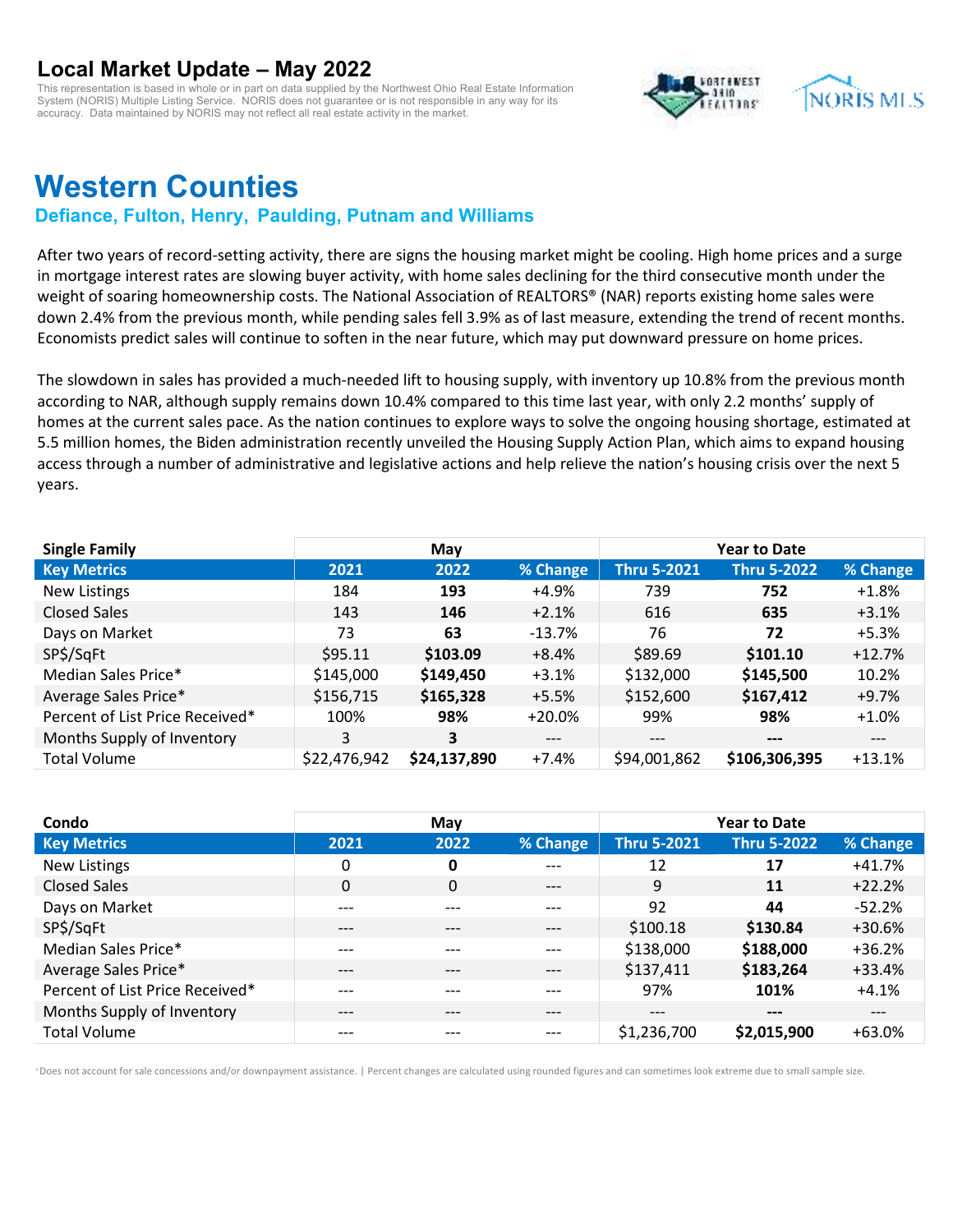# All Properties Combined

Key metrics by report month and for year-to-date (YTD) starting from the first of the year.



| <b>Key Metrics</b>                    | <b>Historical Sparkbars</b>                                          | $5 - 2021$ | 5-2022    | % Change | <b>YTD 2021</b> | <b>YTD 2022</b> | % Change |
|---------------------------------------|----------------------------------------------------------------------|------------|-----------|----------|-----------------|-----------------|----------|
| <b>New Listings</b>                   | $5 - 2020$<br>11-2020<br>$5 - 2021$<br>$11 - 2021$<br>$5 - 2022$     | 1,260      | 1,282     | $+1.7%$  | 5,235           | 5,026           | $-4.0%$  |
| <b>Pending Sales</b>                  | $5 - 2020$<br>$11 - 2020$<br>$5 - 2021$<br>$11 - 2021$<br>$5 - 2022$ | 1,078      | 990       | $-8.2%$  | 4,453           | 4,172           | $-6.3%$  |
| <b>Closed Sales</b>                   | $11 - 2020$<br>$5 - 2021$<br>$5 - 2020$<br>$11 - 2021$<br>$5 - 2022$ | 1,084      | 958       | $-11.6%$ | 4,235           | 4,034           | $-4.7%$  |
| Days on Market Until Sale             | $11 - 2020$<br>$5 - 2021$<br>$11 - 2021$<br>$5 - 2022$<br>$5 - 2020$ | 62         | 56        | $-9.7%$  | 70              | 65              | $-7.1%$  |
| <b>Median Sales Price</b>             | $5 - 2020$<br>11-2020<br>$5 - 2021$<br>$11 - 2021$<br>$5 - 2022$     | \$157,750  | \$170,300 | $+8.0%$  | \$153,000       | \$165,000       | $+7.8%$  |
| <b>Average Sales Price</b>            | $11 - 2020$<br>$5 - 2021$<br>$11 - 2021$<br>$5 - 2020$<br>$5 - 2022$ | \$188,855  | \$209,061 | $+10.7%$ | \$183,494       | \$199,275       | $+8.6%$  |
| <b>Percent of List Price Received</b> | $5 - 2020$<br>$11 - 2020$<br>$5 - 2021$<br>$11 - 2021$<br>$5 - 2022$ | 100.7%     | 101.5%    | $+0.8%$  | 99.3%           | 100.2%          | $+0.9%$  |
| <b>Housing Affordability Index</b>    | $5 - 2020$<br>$11 - 2020$<br>$5 - 2021$<br>$11 - 2021$<br>$5 - 2022$ | 253        | 182       | $-28.1%$ | 261             | 187             | $-28.4%$ |
| <b>Inventory of Homes for Sale</b>    | 11-2020<br>$5 - 2021$<br>$11 - 2021$<br>$5 - 2020$<br>$5 - 2022$     | 2,105      | 1,957     | $-7.0%$  |                 |                 |          |
| <b>Months Supply of Inventory</b>     | $5 - 2021$<br>$5 - 2020$<br>$11 - 2020$<br>$11 - 2021$<br>$5 - 2022$ | 2.1        | 2.0       | $-4.8%$  |                 |                 |          |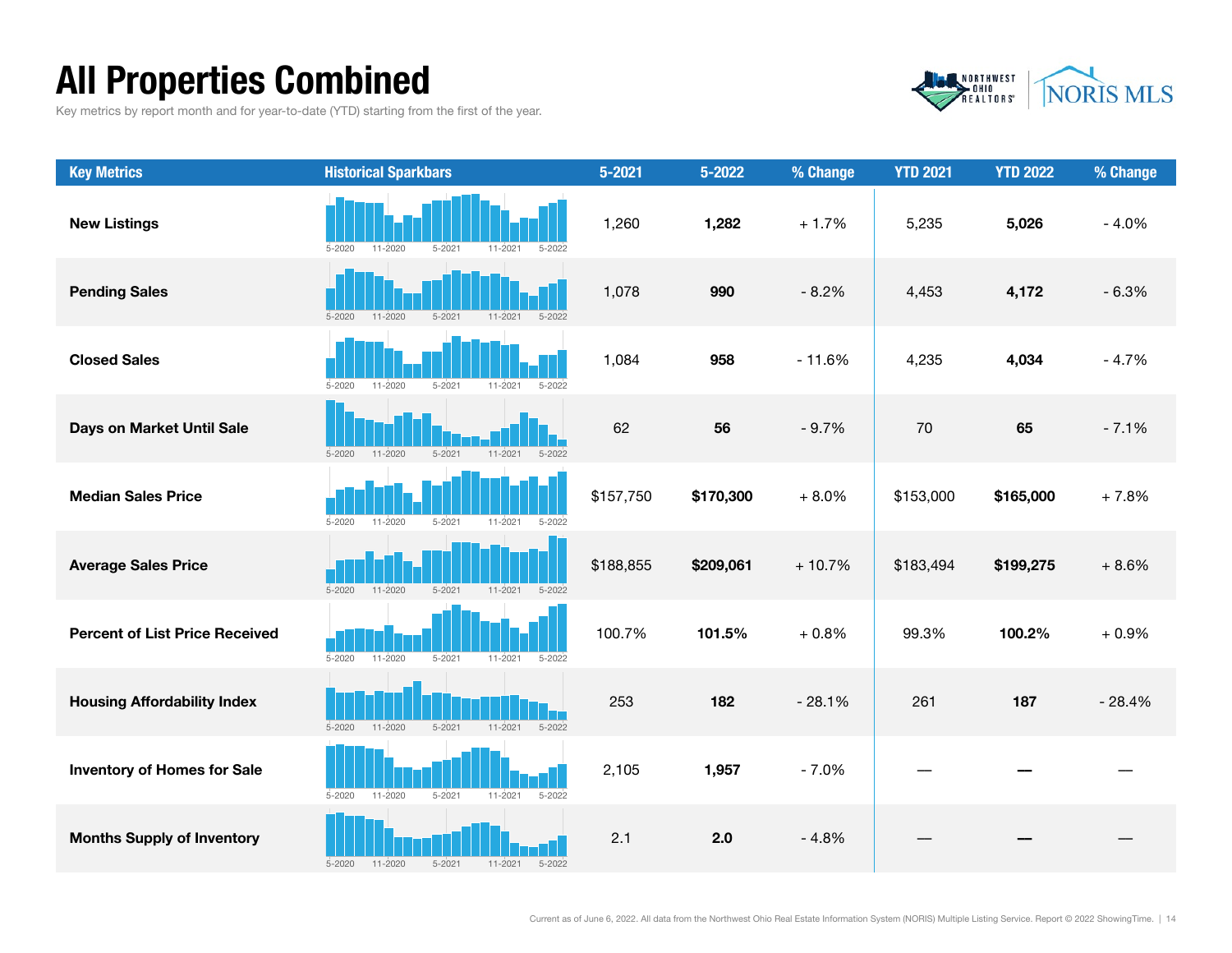This representation is based in whole or in part on data supplied by the Northwest Ohio Real Estate Information System (NORIS) Multiple Listing Service. NORIS does not guarantee or is not responsible in any way for its accuracy. Data maintained by NORIS may not reflect all real estate activity in the market.



# **Defiance**

MLS Area 61: 43512

| <b>Single Family</b>            |           | <b>May</b> |          |                    | <b>Year to Date</b> |          |
|---------------------------------|-----------|------------|----------|--------------------|---------------------|----------|
| <b>Key Metrics</b>              | 2021      | 2022       | % Change | <b>Thru 5-2021</b> | <b>Thru 5-2022</b>  | % Change |
| New Listings                    | 28        | 23         | $-17.9%$ | 108                | 96                  | $-11.1%$ |
| <b>Pending Sales</b>            | 21        | 21         | $0.0\%$  | 84                 | 95                  | $+13.1%$ |
| <b>Closed Sales</b>             | 20        | 24         | $+20.0%$ | 75                 | 88                  | $+17.3%$ |
| Days on Market Until Sale       | 68        | 62         | $-8.8\%$ | 69                 | 72                  | $+4.3%$  |
| Median Sales Price*             | \$125,500 | \$132,950  | $+5.9%$  | \$123,000          | \$130,500           | $+6.1%$  |
| Average Sales Price*            | \$140,044 | \$140,196  | $+0.1%$  | \$133,188          | \$140,727           | $+5.7%$  |
| Percent of List Price Received* | 100.5%    | 99.2%      | $-1.3%$  | 99.4%              | 98.5%               | $-0.9%$  |
| Inventory of Homes for Sale     | 47        | 36         | $-23.4%$ |                    |                     |          |
| Months Supply of Inventory      | 2.7       | 1.8        | - 33.3%  |                    |                     |          |

| <b>Condo-Villa</b>              |              | <b>May</b>   |            |                    | <b>Year to Date</b> |          |
|---------------------------------|--------------|--------------|------------|--------------------|---------------------|----------|
| <b>Key Metrics</b>              | 2021         | 2022         | % Change   | <b>Thru 5-2021</b> | <b>Thru 5-2022</b>  | % Change |
| New Listings                    | $\mathbf{2}$ |              | $-50.0\%$  | 3                  | 5                   | $+66.7%$ |
| <b>Pending Sales</b>            |              | $\mathbf{2}$ | $+100.0\%$ | 3                  | 5                   | $+66.7%$ |
| <b>Closed Sales</b>             | 0            | $\mathbf 0$  |            | 2                  | 3                   | $+50.0%$ |
| Days on Market Until Sale       |              |              |            | 47                 | 45                  | $-4.3%$  |
| Median Sales Price*             |              |              |            | \$146,500          | \$179,900           | $+22.8%$ |
| Average Sales Price*            |              |              |            | \$146,500          | \$190,800           | $+30.2%$ |
| Percent of List Price Received* |              |              |            | 97.8%              | 98.9%               | $+1.1%$  |
| Inventory of Homes for Sale     |              | $\mathbf 0$  | $-100.0\%$ |                    |                     |          |
| Months Supply of Inventory      | 0.6          |              |            |                    |                     |          |

\* Does not account for sale concessions and/or downpayment assistance. | Percent changes are calculated using rounded figures and can sometimes look extreme due to small sample size.

### Median Sales Price - Single Family



## Median Sales Price - Condo-Villa

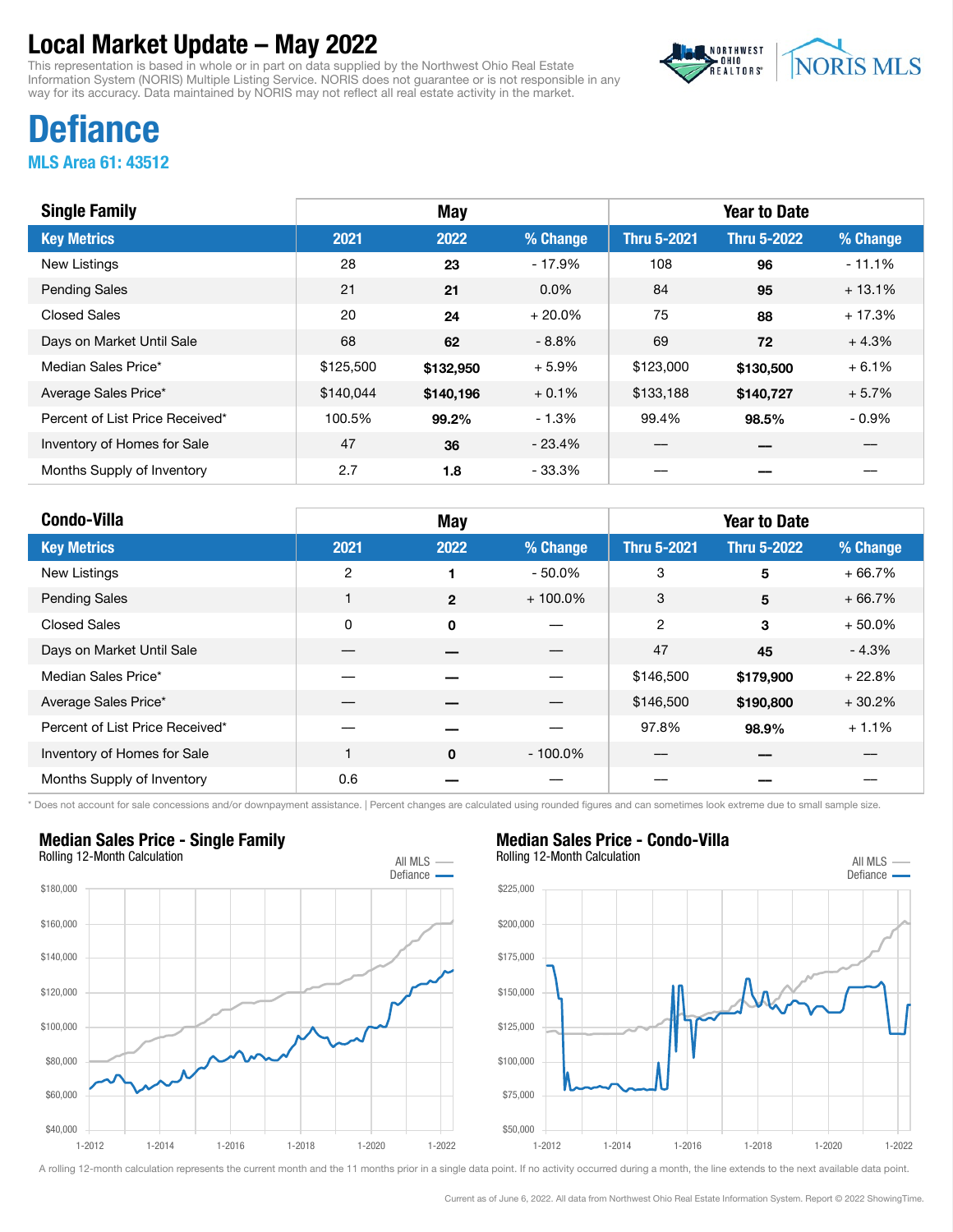This representation is based in whole or in part on data supplied by the Northwest Ohio Real Estate Information System (NORIS) Multiple Listing Service. NORIS does not guarantee or is not responsible in any way for its accuracy. Data maintained by NORIS may not reflect all real estate activity in the market.



# Napoleon

MLS Area 76: 43545

| <b>Single Family</b>            |           | <b>May</b> |          |                    | <b>Year to Date</b> |          |
|---------------------------------|-----------|------------|----------|--------------------|---------------------|----------|
| <b>Key Metrics</b>              | 2021      | 2022       | % Change | <b>Thru 5-2021</b> | <b>Thru 5-2022</b>  | % Change |
| <b>New Listings</b>             | 12        | 15         | $+25.0%$ | 44                 | 58                  | $+31.8%$ |
| <b>Pending Sales</b>            | 13        | 13         | $0.0\%$  | 37                 | 46                  | $+24.3%$ |
| <b>Closed Sales</b>             | 11        | 11         | $0.0\%$  | 36                 | 44                  | $+22.2%$ |
| Days on Market Until Sale       | 72        | 43         | $-40.3%$ | 92                 | 57                  | $-38.0%$ |
| Median Sales Price*             | \$128,500 | \$190,000  | $+47.9%$ | \$129,900          | \$160,000           | $+23.2%$ |
| Average Sales Price*            | \$166,036 | \$199,372  | $+20.1%$ | \$165,014          | \$182,121           | $+10.4%$ |
| Percent of List Price Received* | 97.6%     | 100.2%     | $+2.7%$  | 99.8%              | 98.8%               | $-1.0%$  |
| Inventory of Homes for Sale     | 22        | 27         | $+22.7%$ |                    |                     |          |
| Months Supply of Inventory      | 2.4       | 2.7        | $+12.5%$ |                    |                     |          |

| <b>Condo-Villa</b>              | <b>May</b> |      |          | <b>Year to Date</b> |                    |           |
|---------------------------------|------------|------|----------|---------------------|--------------------|-----------|
| <b>Key Metrics</b>              | 2021       | 2022 | % Change | <b>Thru 5-2021</b>  | <b>Thru 5-2022</b> | % Change  |
| New Listings                    | 0          | 0    |          | 0                   | 1                  |           |
| <b>Pending Sales</b>            | 0          | 0    |          | 1                   | 1                  | $0.0\%$   |
| <b>Closed Sales</b>             | 0          | 0    |          |                     | 1                  | $0.0\%$   |
| Days on Market Until Sale       |            |      |          | 281                 | 15                 | $-94.7\%$ |
| Median Sales Price*             |            |      |          | \$160,000           | \$239,500          | $+49.7%$  |
| Average Sales Price*            |            |      |          | \$160,000           | \$239,500          | $+49.7%$  |
| Percent of List Price Received* |            |      |          | 97.0%               | 100.0%             | $+3.1%$   |
| Inventory of Homes for Sale     | 0          | 0    |          |                     |                    |           |
| Months Supply of Inventory      |            |      |          |                     |                    |           |

\* Does not account for sale concessions and/or downpayment assistance. | Percent changes are calculated using rounded figures and can sometimes look extreme due to small sample size.



### Median Sales Price - Condo-Villa

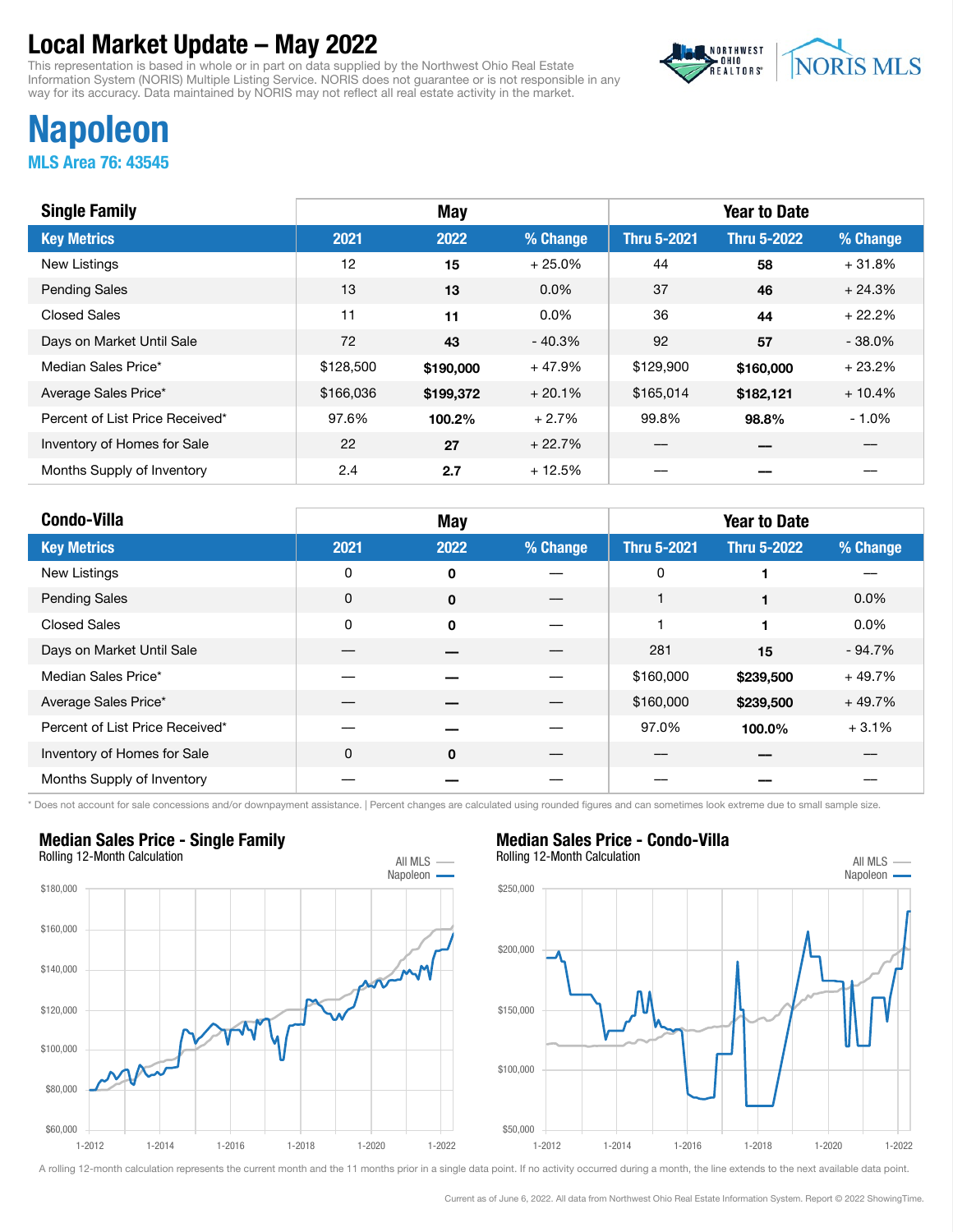This representation is based in whole or in part on data supplied by the Northwest Ohio Real Estate Information System (NORIS) Multiple Listing Service. NORIS does not guarantee or is not responsible in any way for its accuracy. Data maintained by NORIS may not reflect all real estate activity in the market.



## Bryan MLS Area 87: 43506

| <b>Single Family</b>            |           | <b>May</b> |          |                    | <b>Year to Date</b> |           |
|---------------------------------|-----------|------------|----------|--------------------|---------------------|-----------|
| <b>Key Metrics</b>              | 2021      | 2022       | % Change | <b>Thru 5-2021</b> | <b>Thru 5-2022</b>  | % Change  |
| New Listings                    | 13        | 20         | $+53.8%$ | 91                 | 86                  | $-5.5%$   |
| <b>Pending Sales</b>            | 21        | 14         | $-33.3%$ | 94                 | 79                  | $-16.0\%$ |
| <b>Closed Sales</b>             | 24        | 11         | $-54.2%$ | 94                 | 81                  | $-13.8%$  |
| Days on Market Until Sale       | 68        | 42         | $-38.2%$ | 70                 | 71                  | $+1.4%$   |
| Median Sales Price*             | \$152,600 | \$189,900  | $+24.4%$ | \$137,225          | \$155,000           | $+13.0%$  |
| Average Sales Price*            | \$151,138 | \$179,286  | $+18.6%$ | \$148,964          | \$179,128           | $+20.2%$  |
| Percent of List Price Received* | 100.0%    | 101.3%     | $+1.3%$  | 99.1%              | 99.8%               | $+0.7\%$  |
| Inventory of Homes for Sale     | 27        | 39         | $+44.4%$ |                    |                     |           |
| Months Supply of Inventory      | 1.5       | 2.3        | $+53.3%$ |                    |                     |           |

| <b>Condo-Villa</b>              |             | <b>May</b>     |          |                    | <b>Year to Date</b> |           |
|---------------------------------|-------------|----------------|----------|--------------------|---------------------|-----------|
| <b>Key Metrics</b>              | 2021        | 2022           | % Change | <b>Thru 5-2021</b> | <b>Thru 5-2022</b>  | % Change  |
| New Listings                    | 0           | 0              |          | 0                  | 4                   |           |
| <b>Pending Sales</b>            | 0           | $\mathbf 0$    |          | $\overline{2}$     | 3                   | $+50.0%$  |
| <b>Closed Sales</b>             | 0           | 0              |          | 3                  | 3                   | $0.0\%$   |
| Days on Market Until Sale       |             |                |          | 120                | 40                  | $-66.7\%$ |
| Median Sales Price*             |             |                |          | \$83,500           | \$198,000           | $+137.1%$ |
| Average Sales Price*            |             |                |          | \$143,567          | \$207,667           | $+44.6%$  |
| Percent of List Price Received* |             |                |          | 94.7%              | 106.2%              | $+12.1%$  |
| Inventory of Homes for Sale     | $\mathbf 0$ | $\blacksquare$ |          |                    |                     |           |
| Months Supply of Inventory      |             | 0.9            |          |                    |                     |           |

\* Does not account for sale concessions and/or downpayment assistance. | Percent changes are calculated using rounded figures and can sometimes look extreme due to small sample size.



### Median Sales Price - Single Family



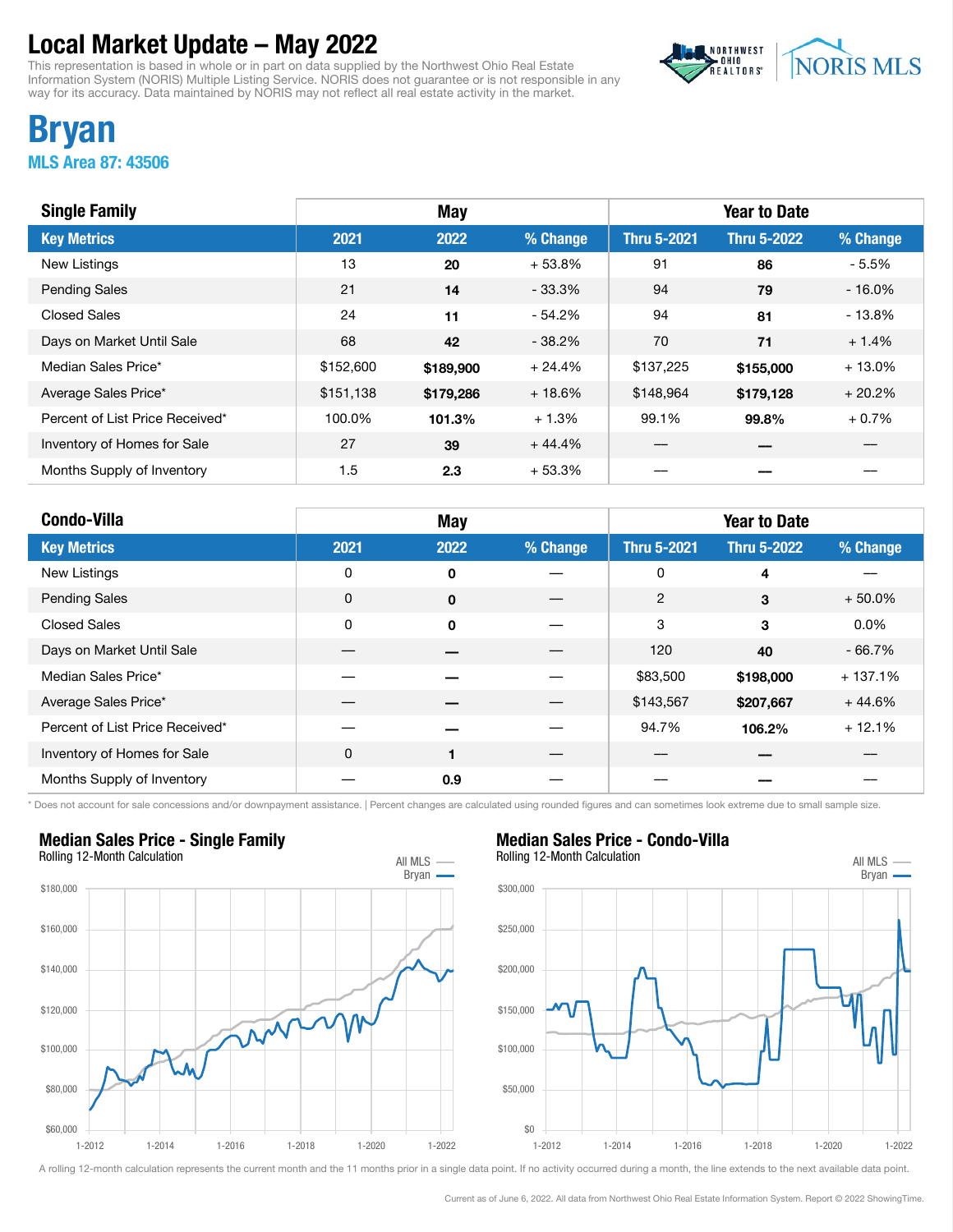This representation is based in whole or in part on data supplied by the Northwest Ohio Real Estate Information System (NORIS) Multiple Listing Service. NORIS does not guarantee or is not responsible in any way for its accuracy. Data maintained by NORIS may not reflect all real estate activity in the market.



# Wauseon

MLS Area 96: 43567

| <b>Single Family</b>            |           | May       |          |                    | <b>Year to Date</b> |          |
|---------------------------------|-----------|-----------|----------|--------------------|---------------------|----------|
| <b>Key Metrics</b>              | 2021      | 2022      | % Change | <b>Thru 5-2021</b> | <b>Thru 5-2022</b>  | % Change |
| <b>New Listings</b>             | 14        | 15        | $+7.1%$  | 46                 | 53                  | $+15.2%$ |
| <b>Pending Sales</b>            | 8         | 9         | $+12.5%$ | 35                 | 37                  | $+5.7%$  |
| <b>Closed Sales</b>             | 7         | 8         | $+14.3%$ | 32                 | 36                  | $+12.5%$ |
| Days on Market Until Sale       | 86        | 66        | $-23.3%$ | 75                 | 68                  | $-9.3%$  |
| Median Sales Price*             | \$162,000 | \$219,500 | $+35.5%$ | \$150,000          | \$202,000           | $+34.7%$ |
| Average Sales Price*            | \$152,800 | \$221,188 | $+44.8%$ | \$161,344          | \$208,471           | $+29.2%$ |
| Percent of List Price Received* | 100.8%    | 92.1%     | - 8.6%   | 99.4%              | 97.8%               | $-1.6%$  |
| Inventory of Homes for Sale     | 24        | 23        | $-4.2%$  |                    |                     |          |
| Months Supply of Inventory      | 2.3       | 2.2       | - 4.3%   |                    |                     |          |

| <b>Condo-Villa</b>              |      | May  |          |                    | <b>Year to Date</b> |            |
|---------------------------------|------|------|----------|--------------------|---------------------|------------|
| <b>Key Metrics</b>              | 2021 | 2022 | % Change | <b>Thru 5-2021</b> | <b>Thru 5-2022</b>  | % Change   |
| New Listings                    | 0    | 0    |          |                    | $\mathbf 0$         | $-100.0\%$ |
| <b>Pending Sales</b>            | 0    | 0    |          | 2                  | $\mathbf 0$         | $-100.0\%$ |
| <b>Closed Sales</b>             | 0    | 0    |          | 2                  | $\Omega$            | $-100.0\%$ |
| Days on Market Until Sale       |      |      |          | 30                 |                     |            |
| Median Sales Price*             |      |      |          | \$112,500          |                     |            |
| Average Sales Price*            |      |      |          | \$112,500          |                     |            |
| Percent of List Price Received* |      |      |          | 99.9%              |                     |            |
| Inventory of Homes for Sale     | 0    | 0    |          |                    |                     |            |
| Months Supply of Inventory      |      |      |          |                    |                     |            |

\* Does not account for sale concessions and/or downpayment assistance. | Percent changes are calculated using rounded figures and can sometimes look extreme due to small sample size.

### Median Sales Price - Single Family



## Median Sales Price - Condo-Villa



A rolling 12-month calculation represents the current month and the 11 months prior in a single data point. If no activity occurred during a month, the line extends to the next available data point.

Current as of June 6, 2022. All data from Northwest Ohio Real Estate Information System. Report © 2022 ShowingTime.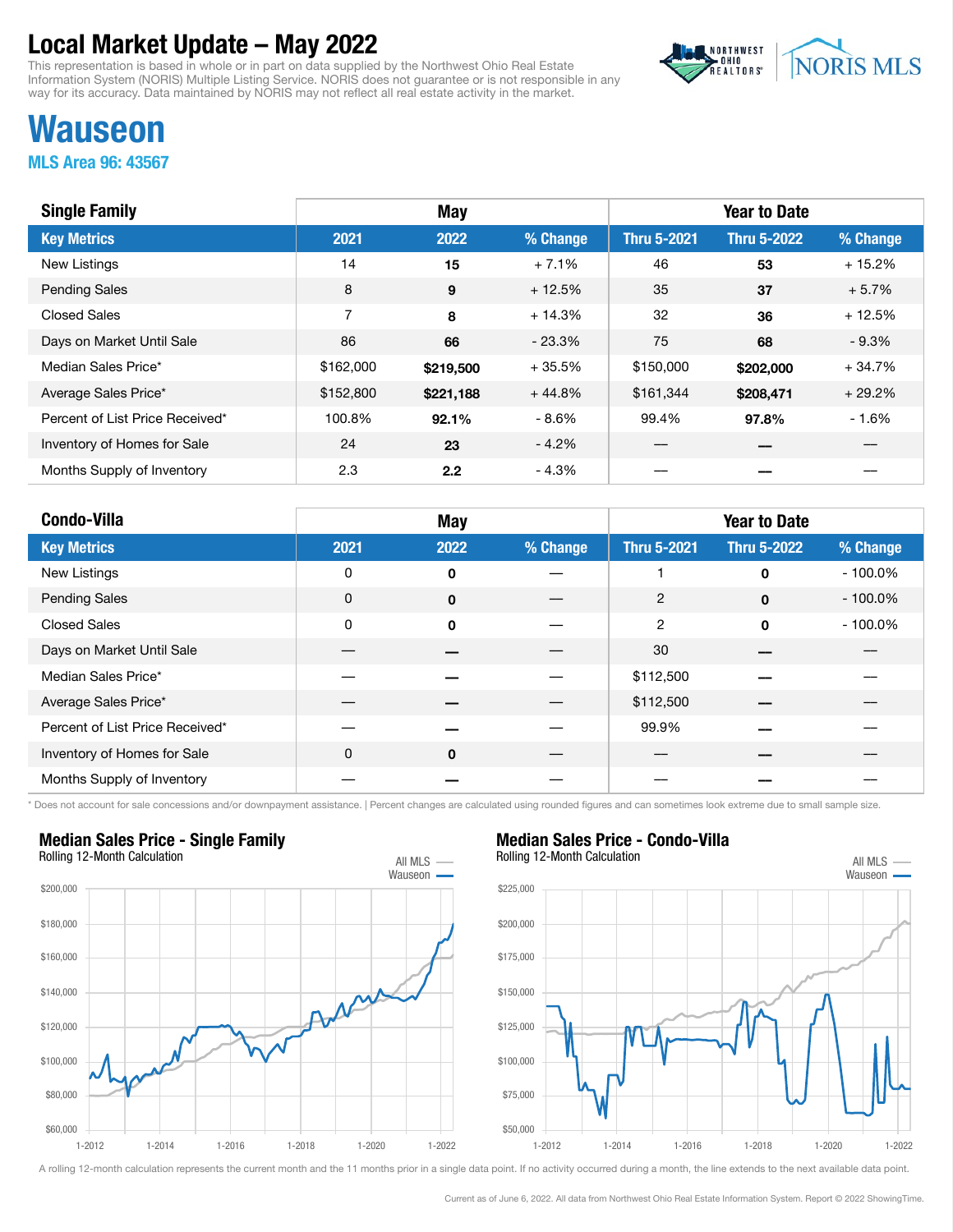This representation is based in whole or in part on data supplied by the Northwest Ohio Real Estate Information System (NORIS) Multiple Listing Service. NORIS does not guarantee or is not responsible in any way for its accuracy. Data maintained by NORIS may not reflect all real estate activity in the market.



# Archbold

MLS Area 98: 43502

| <b>Single Family</b>            |                | <b>May</b>   |           |                    | <b>Year to Date</b> |           |
|---------------------------------|----------------|--------------|-----------|--------------------|---------------------|-----------|
| <b>Key Metrics</b>              | 2021           | 2022         | % Change  | <b>Thru 5-2021</b> | <b>Thru 5-2022</b>  | % Change  |
| New Listings                    | 7              | $\mathbf{2}$ | $-71.4%$  | 20                 | 20                  | $0.0\%$   |
| <b>Pending Sales</b>            | $\overline{7}$ | 4            | $-42.9%$  | 21                 | 22                  | $+4.8%$   |
| <b>Closed Sales</b>             | 8              | 5            | $-37.5%$  | 20                 | 22                  | $+10.0\%$ |
| Days on Market Until Sale       | 45             | 40           | $-11.1%$  | 65                 | 70                  | $+7.7%$   |
| Median Sales Price*             | \$164,450      | \$170,000    | $+3.4%$   | \$161,350          | \$167,500           | $+3.8%$   |
| Average Sales Price*            | \$191,814      | \$177,200    | - 7.6%    | \$232,626          | \$181,495           | $-22.0%$  |
| Percent of List Price Received* | 101.6%         | 102.4%       | $+0.8%$   | 99.3%              | 98.9%               | $-0.4%$   |
| Inventory of Homes for Sale     | 8              | 4            | $-50.0\%$ |                    |                     |           |
| Months Supply of Inventory      | 1.3            | 0.8          | $-38.5%$  |                    |                     |           |

| <b>Condo-Villa</b>              |      | <b>May</b>  |            |                    | <b>Year to Date</b> |            |
|---------------------------------|------|-------------|------------|--------------------|---------------------|------------|
| <b>Key Metrics</b>              | 2021 | 2022        | % Change   | <b>Thru 5-2021</b> | <b>Thru 5-2022</b>  | % Change   |
| New Listings                    | 2    | 0           | $-100.0\%$ | 3                  | $\mathbf 0$         | $-100.0\%$ |
| <b>Pending Sales</b>            | 0    | $\mathbf 0$ |            | 0                  | $\mathbf 0$         |            |
| <b>Closed Sales</b>             | 0    | $\mathbf 0$ |            | 0                  | $\mathbf 0$         |            |
| Days on Market Until Sale       |      |             |            |                    |                     |            |
| Median Sales Price*             |      |             |            |                    |                     |            |
| Average Sales Price*            |      |             |            |                    |                     |            |
| Percent of List Price Received* |      |             |            |                    |                     |            |
| Inventory of Homes for Sale     | 2    | 0           | $-100.0\%$ |                    |                     |            |
| Months Supply of Inventory      | 1.3  |             |            |                    |                     |            |

\* Does not account for sale concessions and/or downpayment assistance. | Percent changes are calculated using rounded figures and can sometimes look extreme due to small sample size.



### Median Sales Price - Single Family



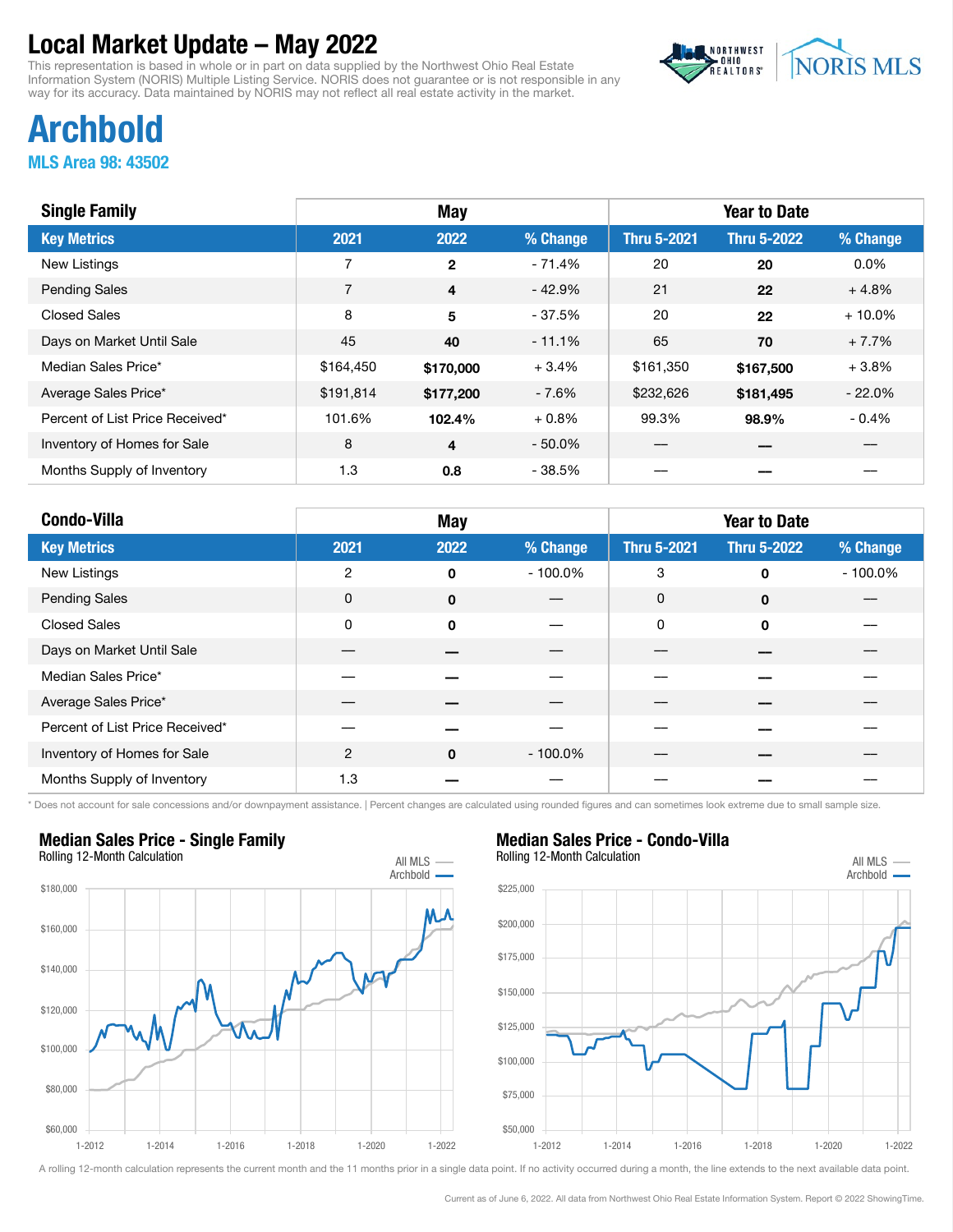This representation is based in whole or in part on data supplied by the Northwest Ohio Real Estate Information System (NORIS) Multiple Listing Service. NORIS does not guarantee or is not responsible in any way for its accuracy. Data maintained by NORIS may not reflect all real estate activity in the market.



# Defiance County

| <b>Single Family</b>            |           | <b>May</b>      |          |                    | <b>Year to Date</b> |          |
|---------------------------------|-----------|-----------------|----------|--------------------|---------------------|----------|
| <b>Key Metrics</b>              | 2021      | 2022            | % Change | <b>Thru 5-2021</b> | <b>Thru 5-2022</b>  | % Change |
| <b>New Listings</b>             | 48        | 37              | $-22.9%$ | 175                | 161                 | $-8.0\%$ |
| <b>Pending Sales</b>            | 27        | 32 <sub>2</sub> | $+18.5%$ | 140                | 151                 | $+7.9%$  |
| Closed Sales                    | 27        | 38              | $+40.7%$ | 135                | 148                 | $+9.6%$  |
| Days on Market Until Sale       | 74        | 68              | $-8.1%$  | 78                 | 74                  | $-5.1%$  |
| Median Sales Price*             | \$137,000 | \$142,000       | $+3.6%$  | \$126,500          | \$136,950           | $+8.3%$  |
| Average Sales Price*            | \$153,340 | \$142,125       | $-7.3%$  | \$155,431          | \$144.557           | $-7.0\%$ |
| Percent of List Price Received* | 100.7%    | 99.0%           | $-1.7%$  | 99.3%              | 98.1%               | $-1.2%$  |
| Inventory of Homes for Sale     | 83        | 69              | $-16.9%$ |                    |                     |          |
| Months Supply of Inventory      | 2.5       | 1.9             | $-24.0%$ |                    |                     |          |

| <b>Condo-Villa</b>              |      | <b>May</b>   |            |                    | <b>Year to Date</b> |            |
|---------------------------------|------|--------------|------------|--------------------|---------------------|------------|
| <b>Key Metrics</b>              | 2021 | 2022         | % Change   | <b>Thru 5-2021</b> | <b>Thru 5-2022</b>  | % Change   |
| New Listings                    | 3    | 4            | $+33.3%$   | 6                  | 9                   | $+50.0%$   |
| <b>Pending Sales</b>            |      | $\mathbf{2}$ | $+100.0\%$ | 5                  | 7                   | $+40.0%$   |
| <b>Closed Sales</b>             | 0    | $\mathbf 0$  |            | 3                  | 6                   | $+100.0\%$ |
| Days on Market Until Sale       |      |              |            | 43                 | 49                  | $+14.0%$   |
| Median Sales Price*             |      |              |            | \$138,000          | \$174,700           | $+26.6%$   |
| Average Sales Price*            |      |              |            | \$140,333          | \$160,067           | $+14.1%$   |
| Percent of List Price Received* |      |              |            | 98.0%              | 98.7%               | $+0.7%$    |
| Inventory of Homes for Sale     | 2    | 3            | $+50.0%$   |                    |                     |            |
| Months Supply of Inventory      | 0.9  | 1.3          | $+44.4%$   |                    |                     |            |

\* Does not account for sale concessions and/or downpayment assistance. | Percent changes are calculated using rounded figures and can sometimes look extreme due to small sample size.

#### Median Sales Price - Single Family Rolling 12-Month Calculation All MLS -



## Median Sales Price - Condo-Villa

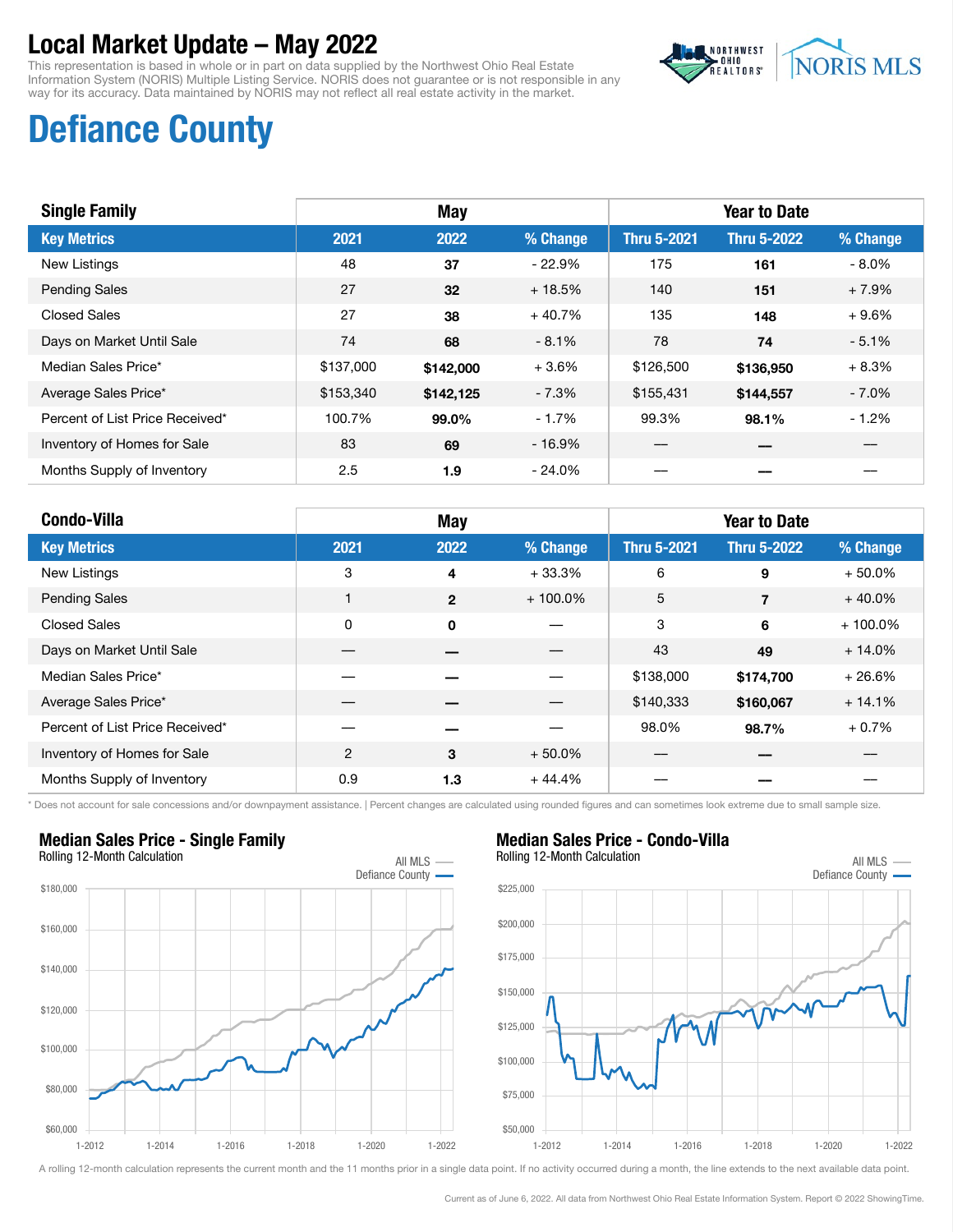This representation is based in whole or in part on data supplied by the Northwest Ohio Real Estate Information System (NORIS) Multiple Listing Service. NORIS does not guarantee or is not responsible in any way for its accuracy. Data maintained by NORIS may not reflect all real estate activity in the market.



# Fulton County

| <b>Single Family</b>            |               | May       |          |                    | <b>Year to Date</b> |          |
|---------------------------------|---------------|-----------|----------|--------------------|---------------------|----------|
| <b>Key Metrics</b>              | 2021          | 2022      | % Change | <b>Thru 5-2021</b> | <b>Thru 5-2022</b>  | % Change |
| <b>New Listings</b>             | 52            | 38        | $-26.9%$ | 163                | 164                 | $+0.6%$  |
| <b>Pending Sales</b>            | 37            | 36        | $-2.7%$  | 135                | 137                 | $+1.5%$  |
| <b>Closed Sales</b>             | 34            | 35        | $+2.9%$  | 131                | 138                 | $+5.3%$  |
| Days on Market Until Sale       | 76            | 56        | $-26.3%$ | 72                 | 63                  | $-12.5%$ |
| Median Sales Price*             | \$151,100     | \$161,500 | $+6.9%$  | \$159,900          | \$177,500           | $+11.0%$ |
| Average Sales Price*            | \$161,739     | \$193,019 | $+19.3%$ | \$186,448          | \$197,175           | $+5.8%$  |
| Percent of List Price Received* | 100.2%        | 98.0%     | $-2.2\%$ | 99.9%              | 99.3%               | $-0.6%$  |
| Inventory of Homes for Sale     | 81            | 59        | $-27.2%$ |                    |                     |          |
| Months Supply of Inventory      | $2.2^{\circ}$ | 1.6       | $-27.3%$ |                    |                     |          |

| <b>Condo-Villa</b>              | May  |             |            | <b>Year to Date</b> |                    |            |
|---------------------------------|------|-------------|------------|---------------------|--------------------|------------|
| <b>Key Metrics</b>              | 2021 | 2022        | % Change   | <b>Thru 5-2021</b>  | <b>Thru 5-2022</b> | % Change   |
| New Listings                    | 4    | 0           | $-100.0\%$ | 6                   |                    | $-83.3%$   |
| <b>Pending Sales</b>            |      | $\mathbf 0$ | $-100.0\%$ | 3                   | $\mathbf 0$        | $-100.0\%$ |
| <b>Closed Sales</b>             | 0    | 0           |            | 2                   | $\Omega$           | $-100.0\%$ |
| Days on Market Until Sale       |      |             |            | 30                  |                    |            |
| Median Sales Price*             |      |             |            | \$112,500           |                    |            |
| Average Sales Price*            |      |             |            | \$112,500           |                    |            |
| Percent of List Price Received* |      |             |            | 99.9%               |                    |            |
| Inventory of Homes for Sale     | 3    |             | $-66.7%$   |                     |                    |            |
| Months Supply of Inventory      | 2.3  | 0.6         | $-73.9%$   |                     |                    |            |

\* Does not account for sale concessions and/or downpayment assistance. | Percent changes are calculated using rounded figures and can sometimes look extreme due to small sample size.



## Median Sales Price - Condo-Villa

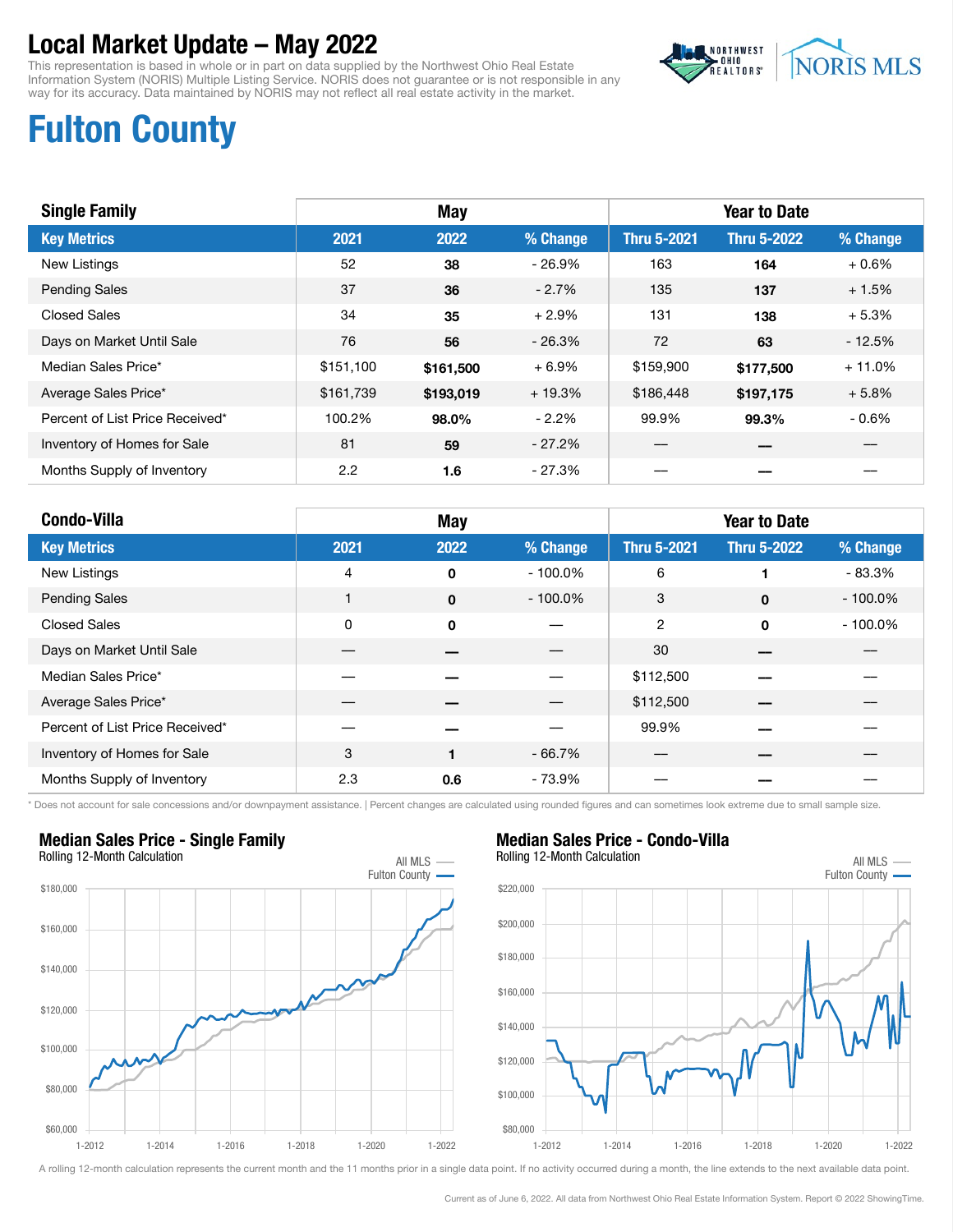This representation is based in whole or in part on data supplied by the Northwest Ohio Real Estate Information System (NORIS) Multiple Listing Service. NORIS does not guarantee or is not responsible in any way for its accuracy. Data maintained by NORIS may not reflect all real estate activity in the market.



# Henry County

| <b>Single Family</b>            |           | May       |          |                    | <b>Year to Date</b> |          |
|---------------------------------|-----------|-----------|----------|--------------------|---------------------|----------|
| <b>Key Metrics</b>              | 2021      | 2022      | % Change | <b>Thru 5-2021</b> | <b>Thru 5-2022</b>  | % Change |
| New Listings                    | 22        | 29        | $+31.8%$ | 86                 | 115                 | $+33.7%$ |
| <b>Pending Sales</b>            | 24        | 21        | $-12.5%$ | 80                 | 93                  | $+16.3%$ |
| Closed Sales                    | 20        | 20        | $0.0\%$  | 78                 | 90                  | $+15.4%$ |
| Days on Market Until Sale       | 73        | 48        | $-34.2%$ | 83                 | 66                  | $-20.5%$ |
| Median Sales Price*             | \$150,000 | \$138,500 | $-7.7\%$ | \$129,900          | \$148,500           | $+14.3%$ |
| Average Sales Price*            | \$169,640 | \$163,895 | $-3.4%$  | \$152,584          | \$181,252           | $+18.8%$ |
| Percent of List Price Received* | 97.7%     | 99.3%     | $+1.6%$  | 97.5%              | 99.2%               | $+1.7%$  |
| Inventory of Homes for Sale     | 41        | 52        | $+26.8%$ |                    |                     |          |
| Months Supply of Inventory      | 2.2       | 2.7       | + 22.7%  |                    |                     |          |

| <b>Condo-Villa</b>              |      | <b>May</b>  |          |                    | <b>Year to Date</b> |          |
|---------------------------------|------|-------------|----------|--------------------|---------------------|----------|
| <b>Key Metrics</b>              | 2021 | 2022        | % Change | <b>Thru 5-2021</b> | <b>Thru 5-2022</b>  | % Change |
| New Listings                    | 0    | $\mathbf 0$ |          | 0                  |                     |          |
| <b>Pending Sales</b>            | 0    | $\mathbf 0$ |          |                    |                     | $0.0\%$  |
| <b>Closed Sales</b>             | 0    | $\Omega$    |          |                    |                     | $0.0\%$  |
| Days on Market Until Sale       |      |             |          | 281                | 15                  | $-94.7%$ |
| Median Sales Price*             |      |             |          | \$160,000          | \$239,500           | $+49.7%$ |
| Average Sales Price*            |      |             |          | \$160,000          | \$239,500           | $+49.7%$ |
| Percent of List Price Received* |      |             |          | 97.0%              | 100.0%              | $+3.1%$  |
| Inventory of Homes for Sale     | 0    | $\mathbf 0$ |          |                    |                     |          |
| Months Supply of Inventory      |      |             |          |                    |                     |          |

\* Does not account for sale concessions and/or downpayment assistance. | Percent changes are calculated using rounded figures and can sometimes look extreme due to small sample size.



### Median Sales Price - Single Family



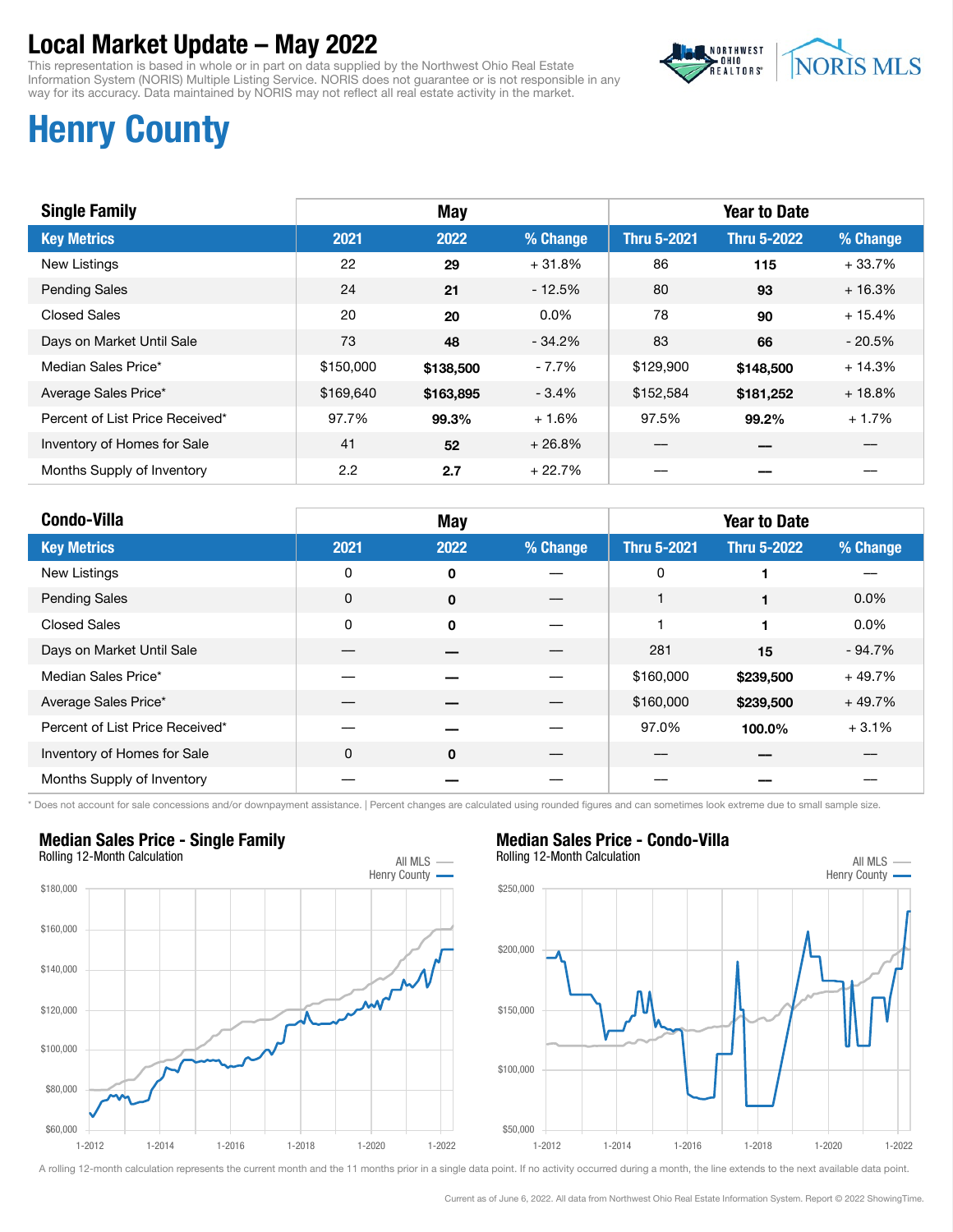This representation is based in whole or in part on data supplied by the Northwest Ohio Real Estate Information System (NORIS) Multiple Listing Service. NORIS does not guarantee or is not responsible in any way for its accuracy. Data maintained by NORIS may not reflect all real estate activity in the market.



# Paulding County

| <b>Single Family</b>            | <b>May</b> |                  |           | <b>Year to Date</b> |                    |          |
|---------------------------------|------------|------------------|-----------|---------------------|--------------------|----------|
| <b>Key Metrics</b>              | 2021       | 2022             | % Change  | <b>Thru 5-2021</b>  | <b>Thru 5-2022</b> | % Change |
| <b>New Listings</b>             | 11         | 16               | $+45.5%$  | 64                  | 77                 | $+20.3%$ |
| <b>Pending Sales</b>            | 14         | 12               | $-14.3%$  | 54                  | 58                 | $+7.4%$  |
| <b>Closed Sales</b>             | 11         | 11               | $0.0\%$   | 48                  | 60                 | $+25.0%$ |
| Days on Market Until Sale       | 62         | 60               | $-3.2\%$  | 72                  | 72                 | $0.0\%$  |
| Median Sales Price*             | \$123,700  | \$170,000        | $+37.4%$  | \$93,000            | \$132,950          | $+43.0%$ |
| Average Sales Price*            | \$132,827  | \$166,755        | $+25.5\%$ | \$107,391           | \$150,418          | $+40.1%$ |
| Percent of List Price Received* | 101.1%     | 98.9%            | $-2.2%$   | 98.3%               | 97.8%              | $-0.5%$  |
| Inventory of Homes for Sale     | 23         | 39               | $+69.6%$  |                     |                    |          |
| Months Supply of Inventory      | 2.1        | 3.3 <sub>2</sub> | $+57.1%$  |                     |                    |          |

| <b>Condo-Villa</b>              |      | <b>May</b>  |          |                    | <b>Year to Date</b> |          |
|---------------------------------|------|-------------|----------|--------------------|---------------------|----------|
| <b>Key Metrics</b>              | 2021 | 2022        | % Change | <b>Thru 5-2021</b> | <b>Thru 5-2022</b>  | % Change |
| New Listings                    | 0    | 0           |          | $\mathbf 0$        | $\mathbf 0$         |          |
| <b>Pending Sales</b>            | 0    | $\mathbf 0$ |          | $\mathbf 0$        | $\mathbf 0$         |          |
| <b>Closed Sales</b>             | 0    | $\mathbf 0$ |          | $\mathbf 0$        | $\mathbf 0$         |          |
| Days on Market Until Sale       |      |             |          |                    |                     |          |
| Median Sales Price*             |      |             |          |                    |                     |          |
| Average Sales Price*            |      |             |          |                    |                     |          |
| Percent of List Price Received* |      |             |          |                    |                     |          |
| Inventory of Homes for Sale     | 0    | $\mathbf 0$ |          |                    |                     |          |
| Months Supply of Inventory      |      |             |          |                    |                     |          |

\* Does not account for sale concessions and/or downpayment assistance. | Percent changes are calculated using rounded figures and can sometimes look extreme due to small sample size.

### Median Sales Price - Single Family



## Median Sales Price - Condo-Villa

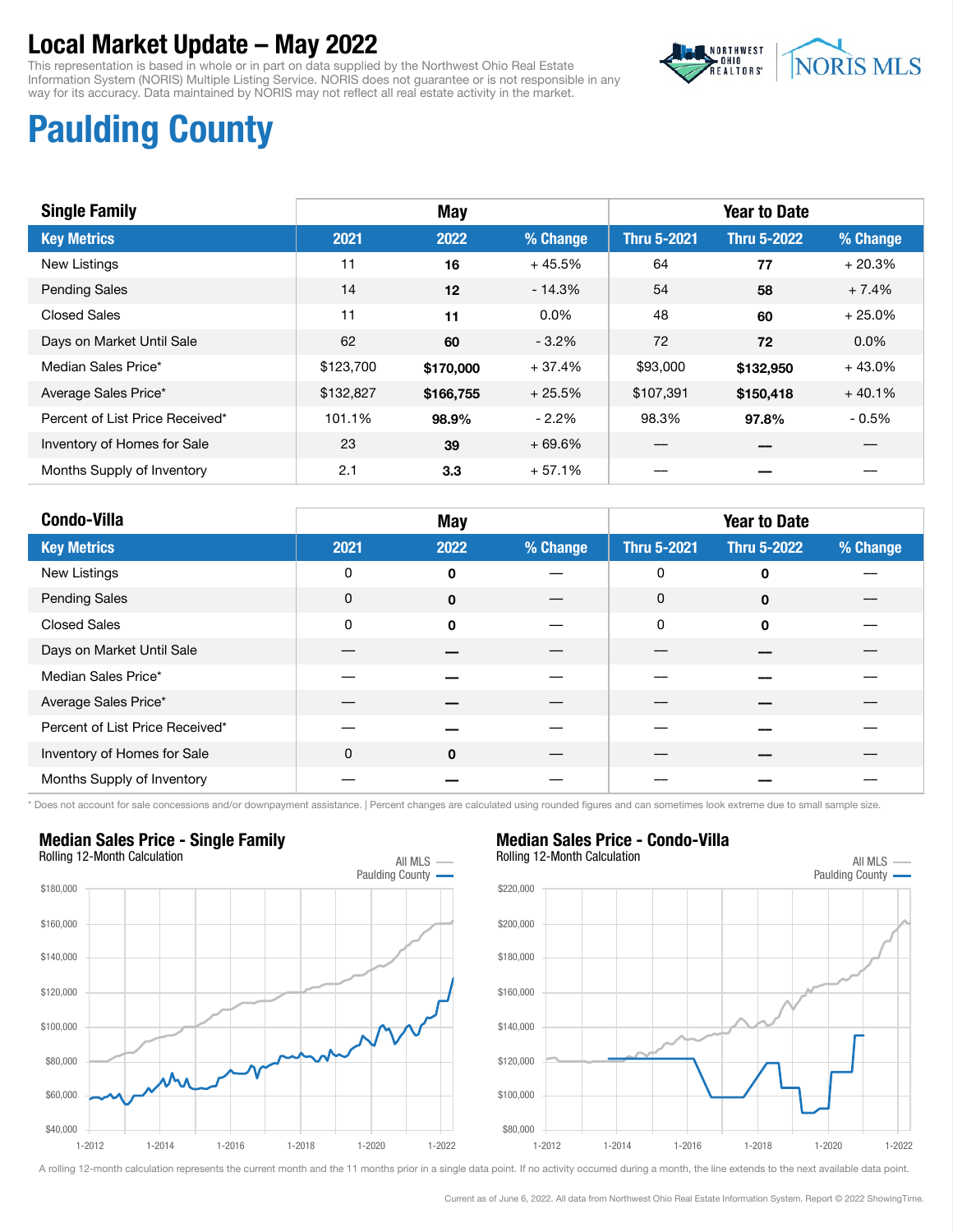This representation is based in whole or in part on data supplied by the Northwest Ohio Real Estate Information System (NORIS) Multiple Listing Service. NORIS does not guarantee or is not responsible in any way for its accuracy. Data maintained by NORIS may not reflect all real estate activity in the market.



# Putnam County

| <b>Single Family</b>            | May       |                |          | <b>Year to Date</b> |                    |          |
|---------------------------------|-----------|----------------|----------|---------------------|--------------------|----------|
| <b>Key Metrics</b>              | 2021      | 2022           | % Change | <b>Thru 5-2021</b>  | <b>Thru 5-2022</b> | % Change |
| <b>New Listings</b>             | 12        | 10             | $-16.7%$ | 49                  | 44                 | $-10.2%$ |
| <b>Pending Sales</b>            | 12        | $\overline{7}$ | $-41.7%$ | 38                  | 39                 | $+2.6%$  |
| <b>Closed Sales</b>             | 11        | 9              | $-18.2%$ | 38                  | 38                 | $0.0\%$  |
| Days on Market Until Sale       | 89        | 59             | - 33.7%  | 90                  | 87                 | $-3.3\%$ |
| Median Sales Price*             | \$190,000 | \$200,200      | $+5.4%$  | \$145,950           | \$179.750          | $+23.2%$ |
| Average Sales Price*            | \$195,136 | \$257,156      | + 31.8%  | \$172,047           | \$202,724          | $+17.8%$ |
| Percent of List Price Received* | 103.9%    | 99.2%          | - 4.5%   | 98.3%               | 97.9%              | $-0.4%$  |
| Inventory of Homes for Sale     | 28        | 21             | $-25.0%$ |                     |                    |          |
| Months Supply of Inventory      | 3.3       | 2.0            | $-39.4%$ |                     |                    |          |

| <b>Condo-Villa</b>              |             | May         |          |                    | <b>Year to Date</b> |          |
|---------------------------------|-------------|-------------|----------|--------------------|---------------------|----------|
| <b>Key Metrics</b>              | 2021        | 2022        | % Change | <b>Thru 5-2021</b> | <b>Thru 5-2022</b>  | % Change |
| New Listings                    | 0           | 0           |          | $\mathbf 0$        |                     |          |
| <b>Pending Sales</b>            | 0           | $\mathbf 0$ |          | 0                  |                     |          |
| <b>Closed Sales</b>             | 0           | $\mathbf 0$ |          | $\mathbf 0$        |                     |          |
| Days on Market Until Sale       |             |             |          |                    | 57                  |          |
| Median Sales Price*             |             |             |          |                    | \$193,000           |          |
| Average Sales Price*            |             |             |          |                    | \$193,000           |          |
| Percent of List Price Received* |             |             |          |                    | 99.0%               |          |
| Inventory of Homes for Sale     | $\mathbf 0$ | $\mathbf 0$ |          |                    |                     |          |
| Months Supply of Inventory      |             |             |          |                    |                     |          |

\* Does not account for sale concessions and/or downpayment assistance. | Percent changes are calculated using rounded figures and can sometimes look extreme due to small sample size.



### Median Sales Price - Single Family